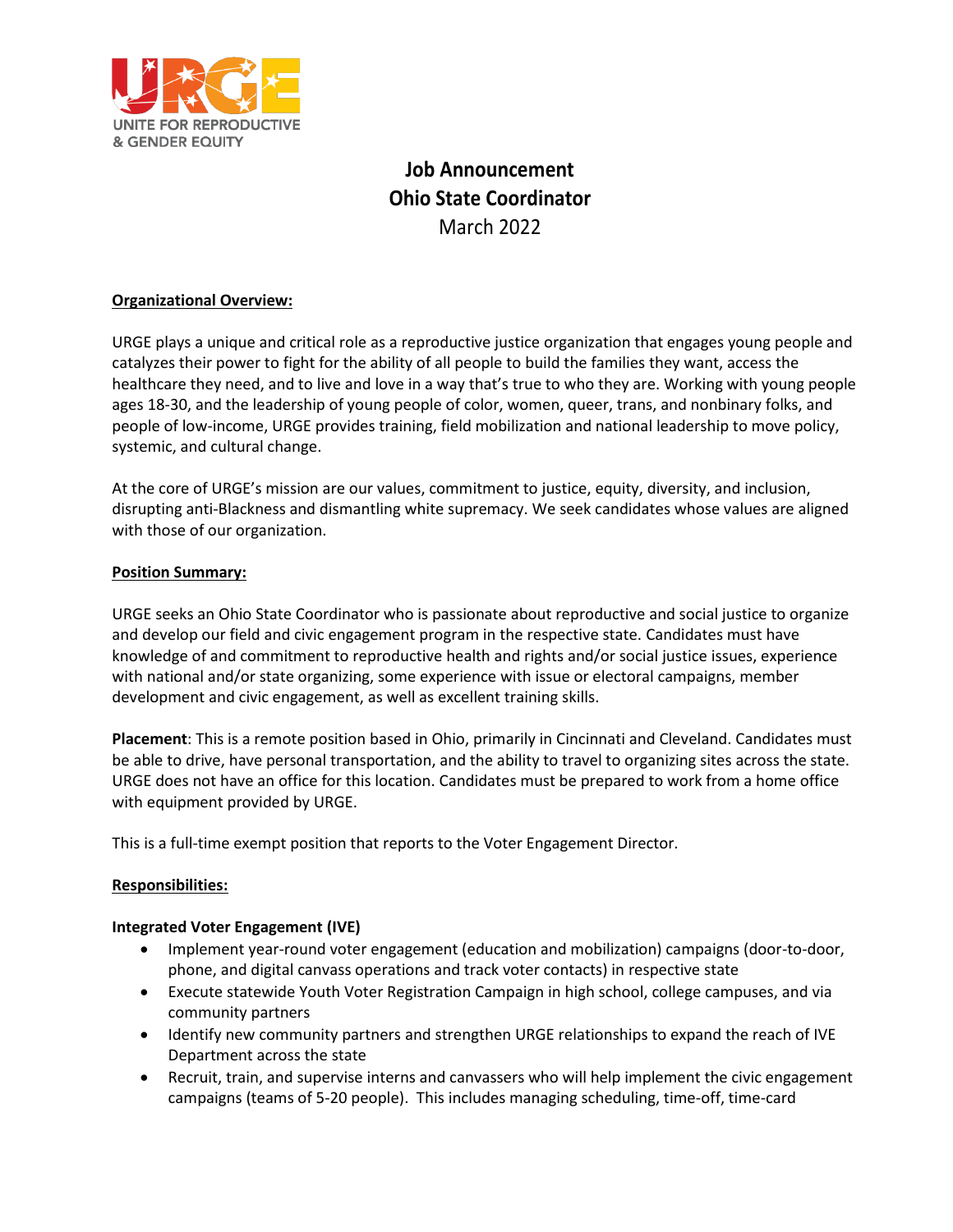completion and approvals

- Effectively manage voter engagement canvassers and campaigns, in compliance with Human Resource law and practice, as well as 501c3 restrictions
- Manage and maintain up-to-date records of campaign metrics and growing partnership databases
- Manage and implement other IVE projects as assigned

## **City Activist Network**

- Work with URGE staff to plan, develop, and implement trainings for URGE's City Activist Network program
- Identify, build, and maintain relationships with a diverse base of young leaders and activists for City Activist Networks in respective state to run local, state, and national reproductive justice campaigns

# **Contribute to URGE team and mission**

- Represent URGE in partnership, coalition, and movement spaces as needed
- Act as support in partnership with URGE staff in facilitating core programming

# **Other duties and responsibilities as assigned**

## **Qualifications:**

- Strong commitment to URGE's mission and values
	- $\circ$  Support reproductive freedom and promoting youth activism and leadership
	- $\circ$  Commitment to reproductive and gender justice, abortion access for all, queer and trans liberation, building young people's political power, and dismantling white supremacy
	- $\circ$  Commitment to co-creating a work environment that is just, equitable, and inclusive to all, including Black, Indigenous, and other people of color, LGBTQIA+ people, women, and people with disabilities
- **At least 2 years of experience** with social justice organizing **OR at least 1-year** specific experience with electoral field campaigns and door-to-door, phone, and digital canvassing or other relevant work
- **Experience with community organizing, targeting campaigns, managing campaigns is a plus.**
- Experience with VAN a plus
- Experience in event planning is a plus
- Experience with script writing
- Experience organizing people of color in respective state, building and working with coalitions, and a commitment to working for progressive issues in red states
- Excellent written and verbal communication skills
- Proficiency with a range of digital tools: social media platforms (including Facebook, Snapchat, Twitter, Instagram), Microsoft Office, and Google Drive
- Comfortable learning new online tools
- Flexible, adaptable, and able to juggle multiple tasks with attention to detail
- Ability to work well with a team, take direction and feedback, and share skills and knowledge
- Ability to work independently
- Willingness to identify, develop and take on new opportunities to further URGE's mission